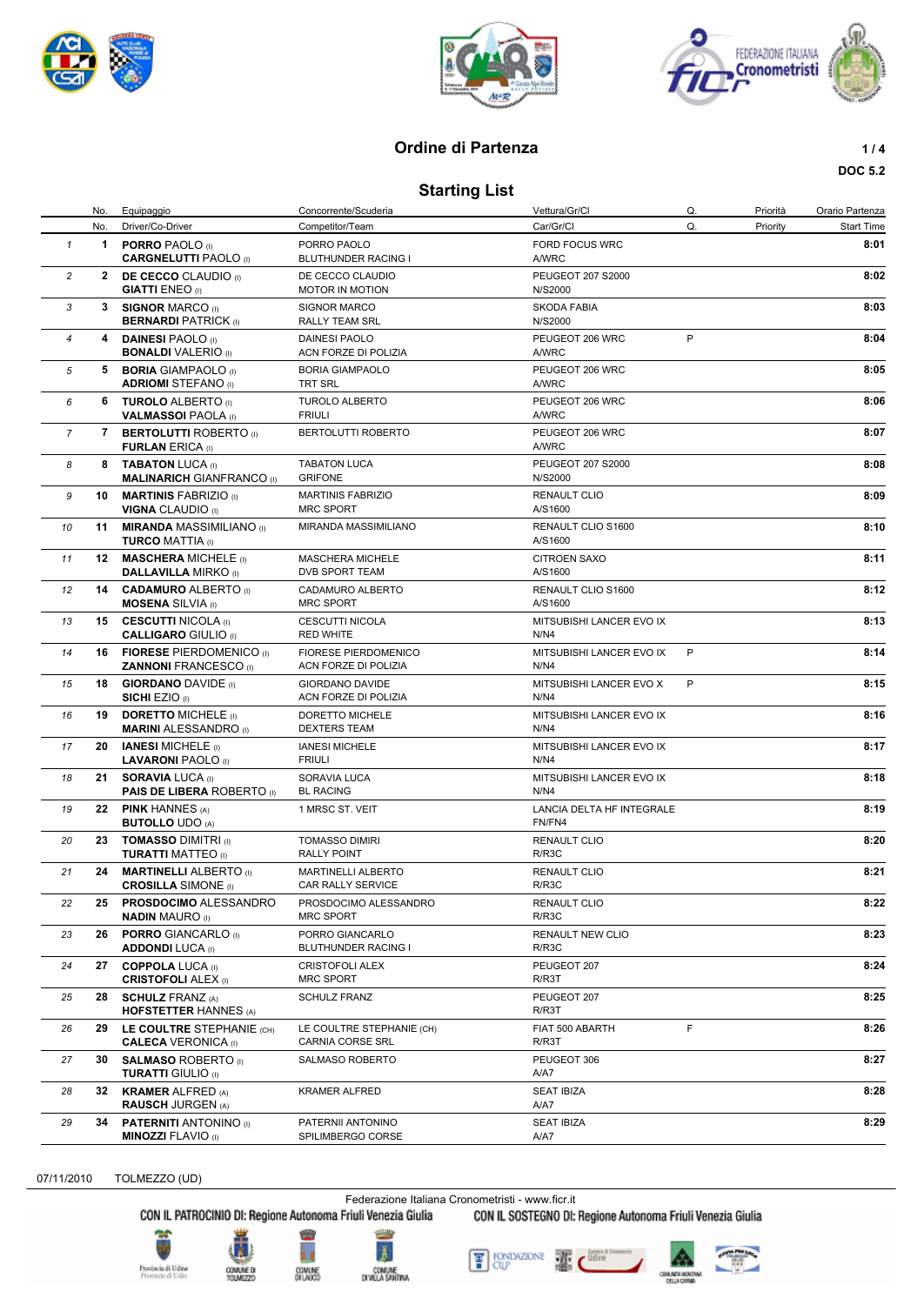





## **Ordine di Partenza** 2/4

## **DOC 5.2**

**Starting List**

|    | No. | Equipaggio                                                    | Concorrente/Scuderia                          | Vettura/Gr/Cl                          | Q.      | Priorità | Orario Partenza   |
|----|-----|---------------------------------------------------------------|-----------------------------------------------|----------------------------------------|---------|----------|-------------------|
|    | No. | Driver/Co-Driver                                              | Competitor/Team                               | Car/Gr/Cl                              | Q.      | Priority | <b>Start Time</b> |
| 30 | 31  | <b>MINCIN GABRIELE</b> (I)<br><b>GIOIELLI ADRIANO</b> (I)     | <b>MINCIN GABRIELE</b><br><b>BL RACING</b>    | <b>RENAULT CLIO</b><br>FA/FA7          |         |          | 8:30              |
| 31 |     | 33 LEIGEB HEINZ (A)<br><b>EDER HORST (A)</b>                  | LEIGEB HEINZ                                  | <b>RENAULT CLIO</b><br>R/R3C           |         |          | 8:31              |
| 32 | 35  | <b>BORIA ENNIO</b> (I)<br><b>BORIA FEDERICO (I)</b>           | <b>BORIA ENNIO</b>                            | <b>RENAULT CLIO WILLIAMS</b><br>FA/FA7 |         |          | 8:32              |
| 33 | 36  | <b>BRAVI FILIPPO (I)</b><br><b>BERTOLDI</b> ENRICO (I)        | <b>BRAVI FILIPPO</b><br>SPORT JOY             | <b>RENAULT CLIO WILLIAMS</b><br>FA/FA7 |         |          | 8:33              |
| 34 |     | 37 NOSELLA FABIO (I)<br><b>ALTOE' MIRKO</b> (I)               | <b>NOSELLA FABIO</b><br><b>VIMOTORSPORT</b>   | RENAULT CLIO WILLIAMS<br>FA/FA7        |         |          | 8:34              |
| 35 | 38  | <b>SCOPEL ROBERTO</b> (i)<br><b>DE MARCO ALICE (I)</b>        | <b>SCOPEL ROBERTO</b><br>HAWK RACING CLUB SRL | <b>RENAULT CLIO WILLIAMS</b><br>FA/FA7 |         |          | 8:35              |
| 36 | 39  | <b>ALZETTA MARCO (I)</b><br><b>CORONA GIOVANNI</b> (I)        | ALZETTA MARCO<br>CARNIA CORSE SRL             | <b>RENAULT CLIO WILLIAMS</b><br>FA/FA7 |         |          | 8:36              |
| 37 |     | 40 ACCO LINO (I)<br><b>NARDUZZI EVA (I)</b>                   | ACCO LINO<br><b>MIRANO RALLY</b>              | <b>RENAULT CLIO WILLIAMS</b><br>FA/FA7 |         |          | 8:37              |
| 38 |     | 41 CROZZOLI MARCO (I)<br><b>DEL FRARI</b> ALAN (I)            | CROZZOLI MARCO<br>ACN FORZE DI POLIZIA        | OPEL ASTRA<br>FA/FA7                   | $\sf P$ |          | 8:38              |
| 39 | 42  | <b>SUSANI MANUEL (I)</b><br><b>GUION FEDERICO (I)</b>         | <b>SUSANI MANUEL</b><br><b>SPORT JOY</b>      | RENAULT CLIO WILLIAMS<br>FA/FA7        |         |          | 8:39              |
| 40 | 43  | <b>DE SABBATA MATTEO</b> (i)<br><b>ROSSETTO MARIKA</b> (I)    | DE SABBATA MATTEO<br>MOTOR IN MOTION          | <b>RENAULT CLIO WILLIAMS</b><br>FA/FA7 |         |          | 8:40              |
| 41 |     | 45 ZANNIER MARCO (I)<br><b>BUDOIA ANDREA</b> (I)              | <b>ZANNIER MARCO</b><br>CAR RALLY SERVICE     | <b>RENAULT CLIO</b><br>FA/FA7          |         |          | 8:41              |
| 42 | 46  | <b>ERLACHER CHRISTIAN (A)</b><br><b>APPELTAUER PAMELA (A)</b> | <b>ERLACHER CHRISTIAN</b>                     | FORD ESCORT RS<br>FA/FA7               |         |          | 8:42              |
| 43 |     | 47 PANATO TIZIANO (I)<br><b>GUGOLE LIA (I)</b>                | PANATO TIZIANO                                | <b>RENAULT CLIO WILLIAMS</b><br>FA/FA7 |         |          | 8:43              |
| 44 |     | 48 COLLINASSI ROBERTO (I)<br><b>DALLA PIETRA FABIO (I)</b>    | <b>COLLINASSI ROBERTO</b><br>E.R. MOTORSPORT  | <b>RENAULT CLIO</b><br>FA/FA7          |         |          | 8:44              |
| 45 |     | 49 SANSONETTO GUIDO (I)<br><b>BARS LORIS</b> (I)              | SANSONETTO GUIDO<br><b>MIRANO RALLY</b>       | CITROEN C2<br>R/R2B                    |         |          | 8:45              |
| 46 | 50  | <b>TERPIN LUIGI (i)</b><br><b>DRIOLI PAOLO</b> (I)            | <b>TERPIN LUIGI</b><br><b>GORIZIA CORSE</b>   | CITROEN C2<br>R/R2B                    |         |          | 8:46              |
| 47 | 51  | <b>MARCHIOL MARCO</b> (I)<br><b>SOLDA' GIUSEPPE</b> (I)       | <b>MARCHIOL MARCO</b><br><b>FRIULI</b>        | RENAULT CLIO RS LIGHT<br>N/N3          |         |          | 8:47              |
| 48 |     | 52 MOLINARI CRISTIAN (I)<br><b>MENEANO RAFFAELE</b> (I)       | <b>MOLINARI CRISTIAN</b><br>CARNIA CORSE SRL  | RENAULT CLIO RS LIGHT<br>N/N3          |         |          | 8:48              |
| 49 | 53  | <b>CRAIGHERO ALAN (I)</b><br><b>DI BERT ALESSANDRO</b> (I)    | CRAIGHERO ALAN                                | <b>RENAULT CLIO RS</b><br>N/N3         |         |          | 8:49              |
| 50 | 54  | <b>BELTRAMINI DIEGO</b> (I)<br><b>GOTTI</b> CLAUDIO (I)       | <b>BELTRAMINI DIEGO</b>                       | <b>RENAULT CLIO RS</b><br>N/N3         |         |          | 8:50              |
| 51 | 55  | <b>MOLINARI DENIS (I)</b><br><b>DONEDDU STEFANO</b> (I)       | <b>MOLINARI DENIS</b><br>CARNIA CORSE SRL     | RENAULT CLIO RS<br>N/N3                |         |          | 8:51              |
| 52 | 56  | <b>MATIZ ANTONELLO</b> (I)<br><b>JASKA MARTIN</b> (I)         | <b>MATIZ ANTONELLO</b><br>CARNIA CORSE SRL    | SUBARU IMPREZA DIESEL<br>N/N3          |         |          | 8:52              |
| 53 | 57  | <b>PAPST HEIMO (A)</b><br><b>KUESS ANDREAS (A)</b>            | PAPST HEIMO                                   | RENAULT CLIO RS<br>N/N3                |         |          | 8:53              |
| 54 | 58  | <b>BIGOT ALBERTO</b> (I)<br><b>DI GIUSTO ANDREA</b> (I)       | <b>BIGOT ALBERTO</b>                          | RENAULT CLIO LIGHT<br>N/N3             |         |          | 8:54              |
| 55 | 59  | <b>COLONNELLO ROBERTO</b> (i)<br><b>PRIZZON ANDREA</b> (I)    | <b>TERPIN LUIGI</b><br>CAR RALLY SERVICE      | RENAULT CLIO RS<br>N/N3                |         |          | 8:55              |
| 56 | 70  | <b>FRANDOLI NICOLA (I)</b><br><b>GRASSI ALBERTO</b> (I)       | FRANDOLI NICOLA<br>GORIZIA CORSE              | RENAULT CLIO RS<br>N/N3                |         |          | 8:56              |
| 57 | 71  | <b>DEMUTH KLAUS (A)</b><br><b>JABORNIG KURT (A)</b>           | <b>GLANLALE MOTORSPORT</b>                    | <b>SEAT IBIZA</b><br>N/N3              |         |          | 8:57              |
| 58 | 72  | <b>PELLONI JOSEF</b> (i)<br><b>MONTIGLIO ELISABETTA</b> (I)   | PELLONI JOSEF<br><b>GORIZIA CORSE</b>         | <b>RENAULT CLIO</b><br>N/N3            |         |          | 8:58              |

07/11/2010 TOLMEZZO (UD)

Federazione Italiana Cronometristi - www.ficr.it<br>CON IL PATROCINIO DI: Regione Autonoma Friuli Venezia Giulia CON IL SOSTEGNO DI: Regione Autonoma Friuli Venezia Giulia





COMUME D<br>TOUMEZZE







۷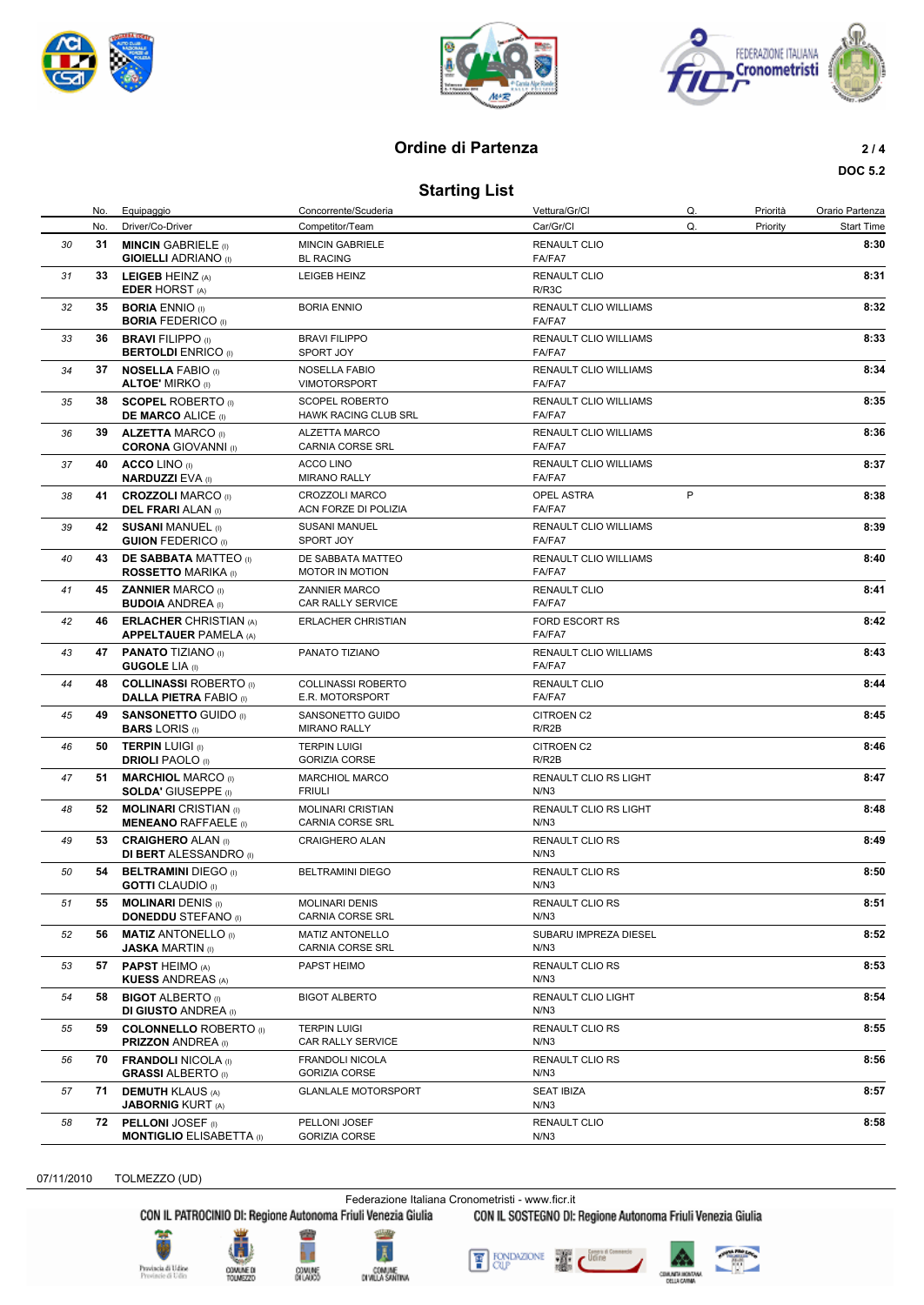





#### **Ordine di Partenza 3/4**

#### **DOC 5.2**

**Starting List**

|    | No. | Equipaggio                                                   | Concorrente/Scuderia                               | Vettura/Gr/Cl                          | Q. | Priorità | Orario Partenza   |
|----|-----|--------------------------------------------------------------|----------------------------------------------------|----------------------------------------|----|----------|-------------------|
|    | No. | Driver/Co-Driver                                             | Competitor/Team                                    | Car/Gr/Cl                              | Q. | Priority | <b>Start Time</b> |
| 59 |     | 74 FONTANA KYD (I)<br><b>ANDRIOLO ALEX (I)</b>               | <b>FONTANA KYD</b><br>HAWK RACING CLUB SRL         | RENAULT CLIO RS LIGHT<br>N/N3          |    |          | 8:59              |
| 60 | 125 | <b>MARUS LORENA</b> (i)<br><b>STROMENDO LAURA</b> (I)        | <b>MARUS LORENA</b><br>AD CAR RALLY SERVICE        | RENAULT CLIO RS<br>N/N3                | F  |          | 9:00              |
| 61 | 75  | <b>MATTIUZ ALFIO</b> (i)<br><b>DA LOZZO ANGELO</b> (I)       | <b>MATTIUZ ALFIO</b><br>MARCA RALLY CLUB           | <b>RENAULT CLIO WILLIAMS</b><br>FN/FN3 |    |          | 9:01              |
| 62 |     | 76 DUCA MATTEO (I)<br><b>TULLIO GIORGIA (I)</b>              | <b>DUCA MATTEO</b><br>SPORT JOY                    | RENAULT CLIO WILLIAMS<br>FN/FN3        |    |          | 9:02              |
| 63 | 77  | <b>NAIBO MARCO (i)</b><br><b>ROMANO ANDREA</b> (I)           | <b>NAIBO MARCO</b>                                 | RENAULT CLIO WILLIAMS<br>FN/FN3        |    |          | 9:03              |
| 64 | 78  | <b>MAIERON MICHELE (i)</b><br><b>PITTINO CLIO (I)</b>        | <b>MAIERON MICHELE</b><br><b>CARNIA CORSE SRL</b>  | FIAT UNO TURBO IE<br>FN/FN3            |    |          | 9:04              |
| 65 | 79  | <b>PASCHINI LUCA (I)</b><br><b>GRESSANI MATTEO</b> (I)       | PASCHINI LUCA                                      | FIAT UNO TURBO<br>FN/FN3               |    |          | 9:05              |
| 66 |     | 80 REPUTIN STEFANO (I)<br><b>ARTICO KATIA (I)</b>            | <b>REPUTIN STEFANO</b><br><b>MRC SPORT</b>         | <b>RENAULT CLIO</b><br>FN/FN3          |    |          | 9:06              |
| 67 | 81  | <b>CORSO GIANANTONIO</b> (I)<br><b>TAVERNA MAURO (I)</b>     | <b>CORSO GIANANTONIO</b><br>ANTARES MOTORSPORT     | FIAT UNO TURBO IE<br>FN/FN3            |    |          | 9:07              |
| 68 | 82  | <b>BUSATTO STEFANO</b> (i)<br><b>VIANELLO PAOLO</b> (I)      | <b>BUSATTO STEFANO</b><br><b>BLACK DEVILS R.T.</b> | <b>CITROEN SAXO</b><br>A/A6            |    |          | 9:08              |
| 69 | 83  | <b>CORTESE DIMITRI</b> (I)<br><b>VANINO NICOLA (I)</b>       | <b>CORTESE DIMIRI</b><br><b>CARNIA CORSE SRL</b>   | PEUGEOT 106<br>A/A6                    |    |          | 9:09              |
| 70 | 84  | <b>GIAQUINTO GIOVANNI</b> (I)<br><b>CERLINI</b> CRISTIAN (I) | <b>GIAQUINTO GIOVANNI</b><br>ACN FORZE DI POLIZIA  | <b>CITROEN C2</b><br>A/A6              | P  |          | 9:10              |
| 71 |     | 85 TONIUTTI MARCO (I)<br><b>ZANIER LUCA (I)</b>              | <b>TONIUTTI MARCO</b>                              | PEUGEOT 106<br>A/A6                    |    |          | 9:11              |
| 72 |     | 87 PESSOT FABIO (i)<br><b>MOZ STEFANIA</b> (I)               | PESSOT FABIO<br><b>VIMOTORSPORT</b>                | ROVER MG RZ<br>A/AS                    |    |          | 9:12              |
| 73 | 86  | <b>DE NARDO MARCO (I)</b><br><b>DE LUCA MATTIA (I)</b>       | DE NARDO MARCO (I)<br><b>BL RACING</b>             | PEUGEOT 106 XSI<br>FA/FA5              |    |          | 9:13              |
| 74 | 88  | <b>BRUSEGHIN THOMAS</b> (i)<br><b>STEFANUTTO MICHAEL (I)</b> | STEFANUTTO MICHAEL                                 | PEUGEOT 205 RALLYE<br>FA/FA5           |    |          | 9:14              |
| 75 | 89  | <b>DE VECCHI ERNESTO</b> (I)<br><b>BERTATO DINO (I)</b>      | DE VECCHI ERNESTO<br><b>BL RACING</b>              | PEUGEOT 106 RALLYE<br>FA/FA5           |    |          | 9:15              |
| 76 | 90  | <b>LORENZON JOHNNY</b> (I)<br><b>GUARINO EMILIA (I)</b>      | <b>LORENZON JOHNNY</b><br>SPILIMBERGO CORSE        | PEUGEOT 205 RALLY<br>FA/FA5            |    |          | 9:16              |
| 77 |     | 92 PILAT ROBERTO (I)<br><b>SIGNOROTTO FULVIO</b> (I)         | PILAT ROBERTO<br><b>MARCA RALLY CLUB</b>           | PEUGEOT 205 RALLYE<br>FA/FA5           |    |          | 9:17              |
| 78 | 93  | <b>CAMPEIS ALEX DANIELE</b> (I)<br><b>TOFFOLI MAURO</b> (I)  | CAMPEIS ALEX DANIELE<br>CAR RALLY SERVICE          | PEUGEOT 106<br>FA/FA5                  |    |          | 9:18              |
| 79 | 94  | <b>VENICA DANIELE</b> (i)<br><b>DE CORTI ENRICO (I)</b>      | DE CORTI ENRICO                                    | PEUGEOT 205 RALLYE<br>FA/FA5           |    |          | 9:19              |
| 80 | 95  | <b>FANTON MARCO (I)</b><br><b>CONTADO ILEANA (I)</b>         | <b>FANTON MARCO</b><br>G.S. PROMOTION              | PEUGEOT 106<br>FA/FA5                  |    |          | 9:20              |
| 81 | 96  | <b>FRANCHI MASSIMILIANO</b> (I)<br><b>FRANCHI</b> SIMONE (I) | FRANCHI MASSIMILIANO<br>MODENA CORSE               | PEUGEOT 205 RALLYE<br>FA/FA5           |    |          | 9:21              |
| 82 | 97  | <b>TONIN LUCIO (I)</b><br><b>BOGO LORENZO</b> (I)            | <b>TONIN LUCIO</b><br><b>VIMOTORSPORT</b>          | PEUGEOT 106 RALLYE<br>FA/FA5           |    |          | 9:22              |
| 83 | 98  | <b>PIANCA GIOVANNI</b> (I)<br><b>BAZZI MONICA</b> (I)        | PIANCA GIOVANNI<br><b>MARCA RALLY CLUB</b>         | PEUGEOT 106 RALLYE<br>N/N2             |    |          | 9:23              |



*84* **99 BUCCINO** MICHELE (I) **9:24**

07/11/2010 TOLMEZZO (UD)

Federazione Italiana Cronometristi - www.ficr.it<br>CON IL PATROCINIO DI: Regione Autonoma Friuli Venezia Giulia CON IL SOSTEGNO DI:

CON IL SOSTEGNO DI: Regione Autonoma Friuli Venezia Giulia

PEUGEOT 106 RALLYE